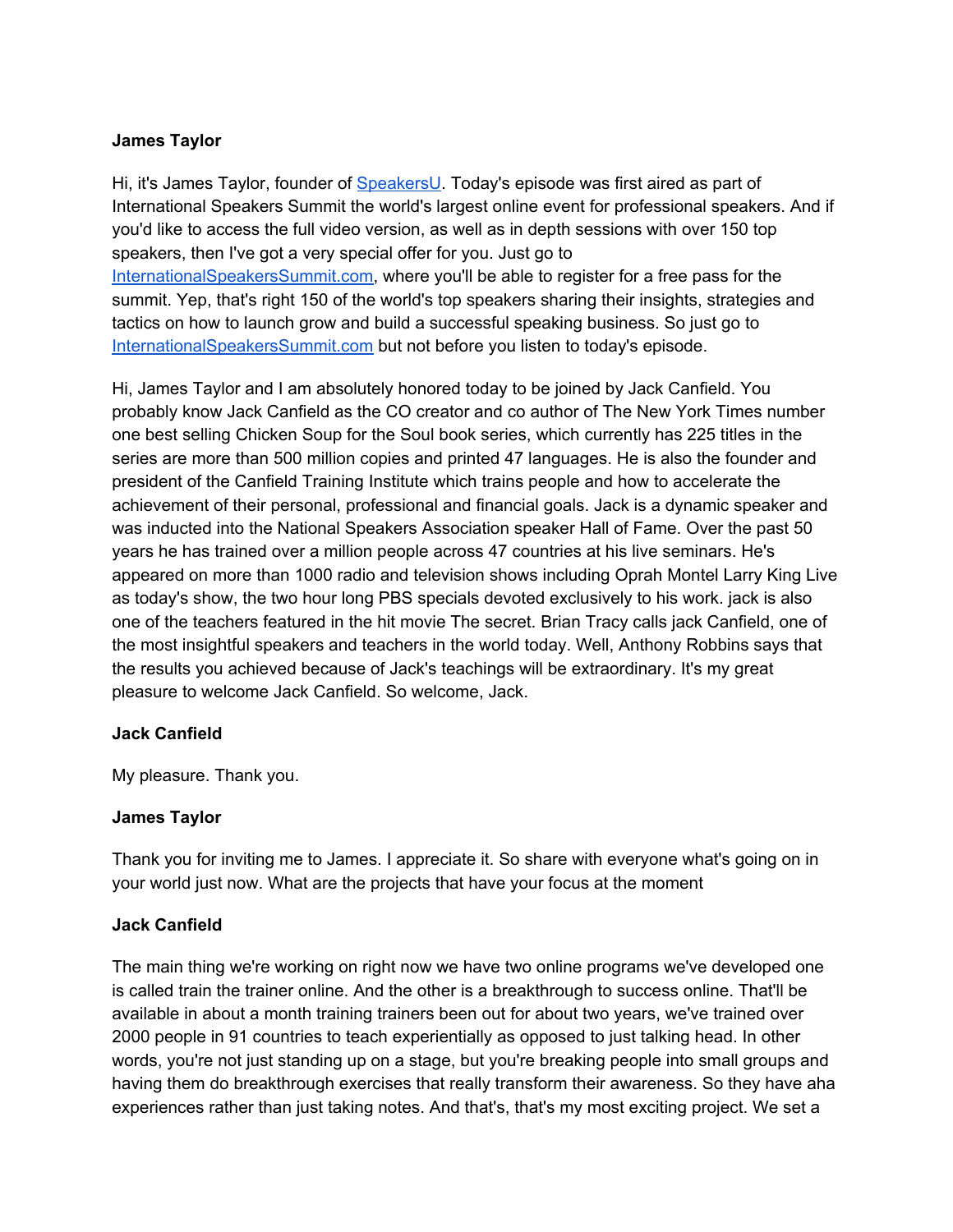goal by 2030 to have 1 million people teaching this work, the success principles work, in schools, in corporations from the stage and public seminars online, etc. So that's our goal. And we know that by 2030, we'll have eight mil 8 billion people on the planet. If every trainer trains 1000 people for eight years, we'll reach a billion people. So that's our goal. That's our big, big project at the moment.

# **James Taylor**

You piece I remember reading a few years ago, which adds a huge impact on me, it was called your hundred and one lifetime goals. And I was great with that, you know, and I will put a link here as well, they included keynoting at the NSA conference giving a talk to an audience of over 10,000 people getting paid \$10,000 for a single talk. And obviously, you've gone way, way past that, you know, over the years as well. So this new goal you're saying is that you train a million trainers. Why is that go so important to you personally?

# **Jack Canfield**

Well, I'm 73 years old, we 73 in a month, and I just wanted to leave a legacy of transformation in the world. everywhere I've gone I've spoken in over 50 countries, is that doesn't matter if I'm in Bahrain, Qatar, Oman, Iran in the Middle East, or if in Africa, if I'm in Asia. When we do these seminars, people actually transform me and people literally do amazing things that become multimillionaires. They start magazines. They start businesses that are successful, they become, you know, world class magicians, whatever it is. I know the principles work and I see so many people suffering not having the life they want. And so the reality is when you apply these principles, life always works always say it's a system. And a system produces a predictable result every time. And so basically, it's it's, it's sad to me that so many kids go to school, they never learn how to set a goal. They learn how to visualize, they don't learn how to build a team, they don't know how to communicate effectively, they don't learn how to get in and out of relationships effectively. And so you know, nobody got divorced because they didn't memorize what your the war the roses took place. They get divorced because they don't know how to communicate, they don't know how to, you know, work together toward common goals in a relationship. They don't have to talk about their fears and their concerns and, and forgive each other. And there's so many things that are powerful tools, that when you use them create Uber success in life, and that's what I want to contribute to the world.

## **James Taylor**

So if we go back a little bit when you first started on this journey of a as a speaker, and also running seminars as well, who those those early meant who those people that you can have looked up to? And you went, Oh, that's kind of guys kind of where, where I'd like to go with with my life. My work.

## **Jack Canfield**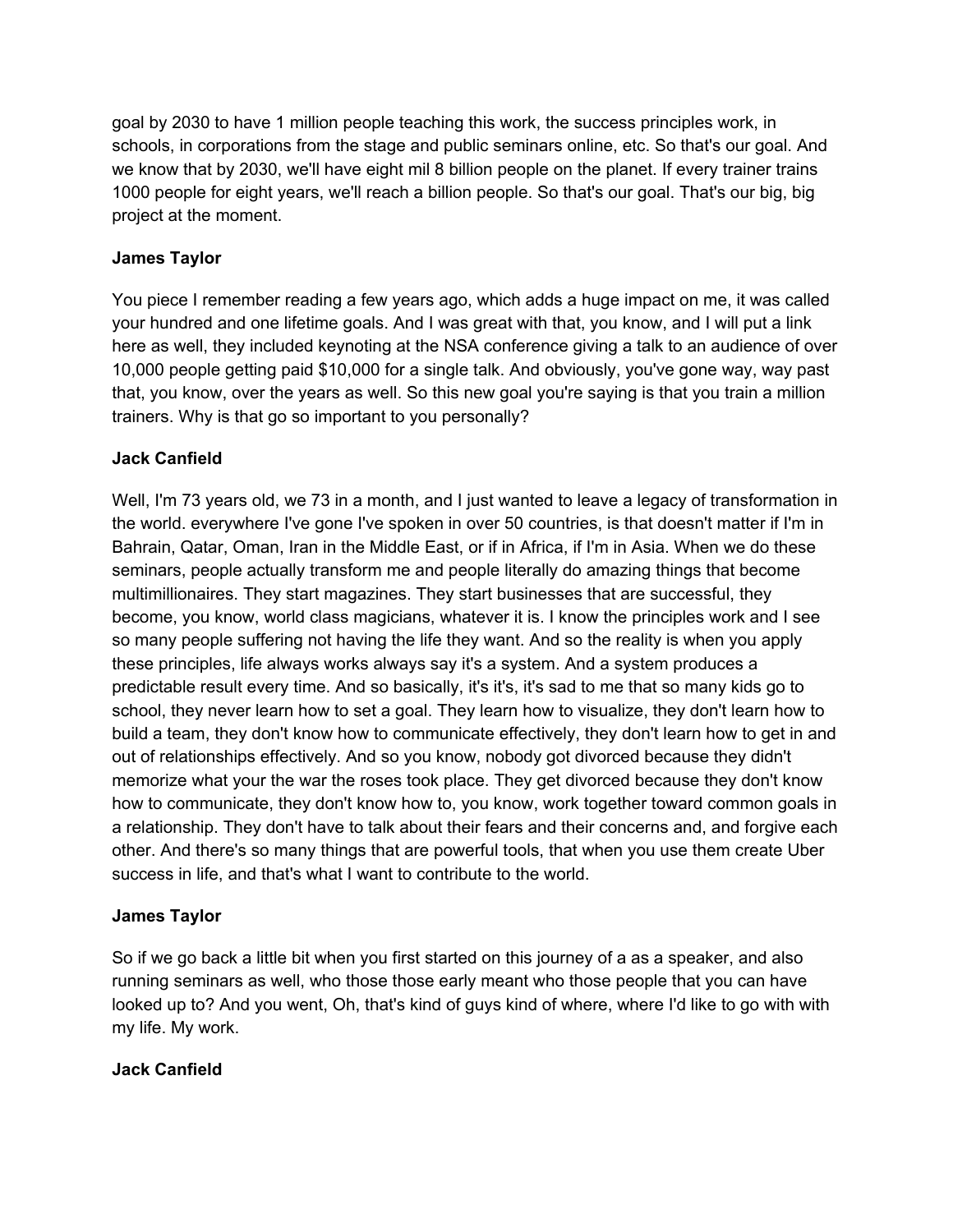Well, the first speaker that blew me away was a man named Jesse Jackson, who was a civil rights leader in United States. He worked with Martin Luther King. And I ended up going to his church for a few years in Chicago when I was going to graduate school there. And he could just mesmerizing room I thought I want to grow up and be able to do that, you know. So then when I got into the professional speaking career myself, people like Zig Ziglar, and Brian Tracy people, the old, you know, the old icons of the speaking world, I would go to the National Speakers Association meeting, watch them speak and just go, I want to be able to take the stage with 10,000 20,000 people and be able to achieve the same results.

## **James Taylor**

And then you you really interesting as as someone who says such a thought leader. Not only do you have the speaking side you have the seminars you have the books that you write as well and the coaching, but you do them all an incredibly high level and on a huge scale as well. I'm wondering when when you, how do you think of yourself? Do you think of yourself as an author first and the speaker? Or do you just kind of you just kind of get really passionate about one thing and then move on to the other? Or where do these things fit together for you?

### **Jack Canfield**

Well, I think of myself as a transformational change agent, my job My goal is to transform the world to make it better. So as one of my co author in a Chicken Soup for the Soul books, Martin Luther Martin, gosh, I can't even he was a mark, Victor Hansen said, he said, You're an information utility, meaning you have many delivery systems for your message. So whether it's speaking, writing, doing blogs, podcasts like this teleseminars whatever it is, you have to think of yourself as you've got a body of information of content that you want to get out there. And whether you're doing it in newsletters or coaching groups or whatever. The more skill sets you can develop, the more you can get that information and that transformational experiences in the hands of people. So I've spoken to 20,000 dentists, I spoken to 8000 Herbalife distributors from Three days in India, you know, it's like it doesn't matter. Because what happens for me whether it's on a page or whether it's one on one on an airplane ride or whether it's talking to you right now that goes out to thousands of people, it's the same message. So one has to just learn how to use each medium as appropriately and as effectively as possible.

#### **James Taylor**

So you have the different mediums but in terms of different audiences, you've also been incredibly successful you know, that that we some people are very good at dealing with the building a strong reputation following in the kind of b2c amongst individual people that buy their books, seminars, other people are very good at in the b2b side and being great keynote speakers, you have managed to, to bring in both of these worlds. That's a very hard thing to do. So any of anyone that's watching or listening or speakers, authors, trainers just now watching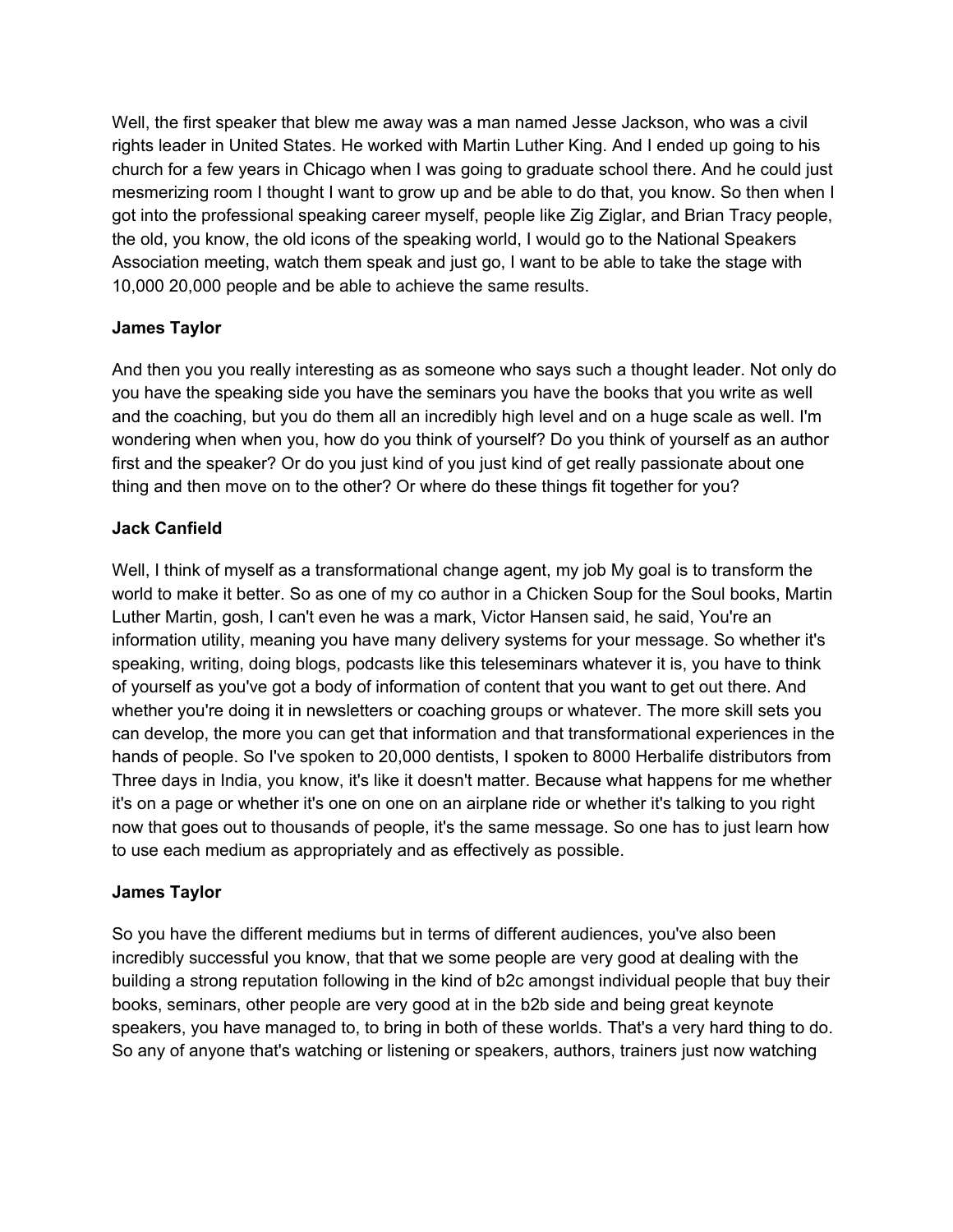this at the moment, are there any tips that you would give them in being able to bridge that and and be able to speak to both of those very different audiences?

### **Jack Canfield**

It depends on what you're teaching. I'm teaching University principles of human development that applies to a CEO in a boardroom or a salesman in a, you know, multilevel marketing company or someone who is a teacher in a school, or a housewife who wants to, you know, get back into the business world. If you're if you're teaching strategic planning, then you're going to be working in the b2b world, because that's where they care about that. If you're teaching sales, motivation, then you're going to be working with salespeople. But if you're teaching principles of success that apply to athletes apply to losing weight, apply to selling more apply to being a great leader, then you have a more universal message. So I always say work with principles are more powerful than strategies because principles apply in every area of your life. strategies are useful. You want to have strategies that articulate and manifest those principles. But the more core, think of it as a triangle like this. If you're working up here with core principles, they radiate down to hold the whole pyramid. But if you're down here, working with only one dimension, it only radiates to that much in the made, you have a much smaller niche market. However, you know, smaller niche market like CEO CEOs are willing to pay lots of money. I mean, we do luxury retreats in places like Florence and Bali and Hawaii and Santa Barbara and, and so forth where, you know, people pay \$15,000 to come work with me for four days. I have coaching clients who pay me 25,000 a day just to be with me for a day. So but that's a rarefied group of people. But at the same time, I can go out and do a program for 10,000 people who all pay, you know, \$60 to be there for the day and raise half a million dollars. So really depends on what your message is, and how core it is to the essence of you know, human success.

## **James Taylor**

And when it comes to the crowds that you've developed as a as a speaker, as a keynote speaker, when you were kind of first learn, you mentioned this early inspiration for you, the executives of this world as well. What are some of the things that you saw and you kind of took from them and added your own take and your own spin on it that you you can still use Today as a speaker when you're up there on stages,

#### **Jack Canfield**

well, there's a difference between content and stage craft. So stage craft is you know, you got to study study good rock singers, they use the whole stage, they move around, they make connections with people, they reach out to people, Zig Ziglar used to get down on one knee and point to the person in the first row, you know, and, and I've learned from Garth Brooks, when you're talking to a large group, Garth Brooks, a country singer, he would go up and sit in the last seat in the nosebleed section of an arena and the stage is that how do I reach this guy? If you ever see guard to a concert, you'll see him at some point go like that. And he's pointing right to that seat. So the people in the far in that arena go while he's talking right to marry senior right?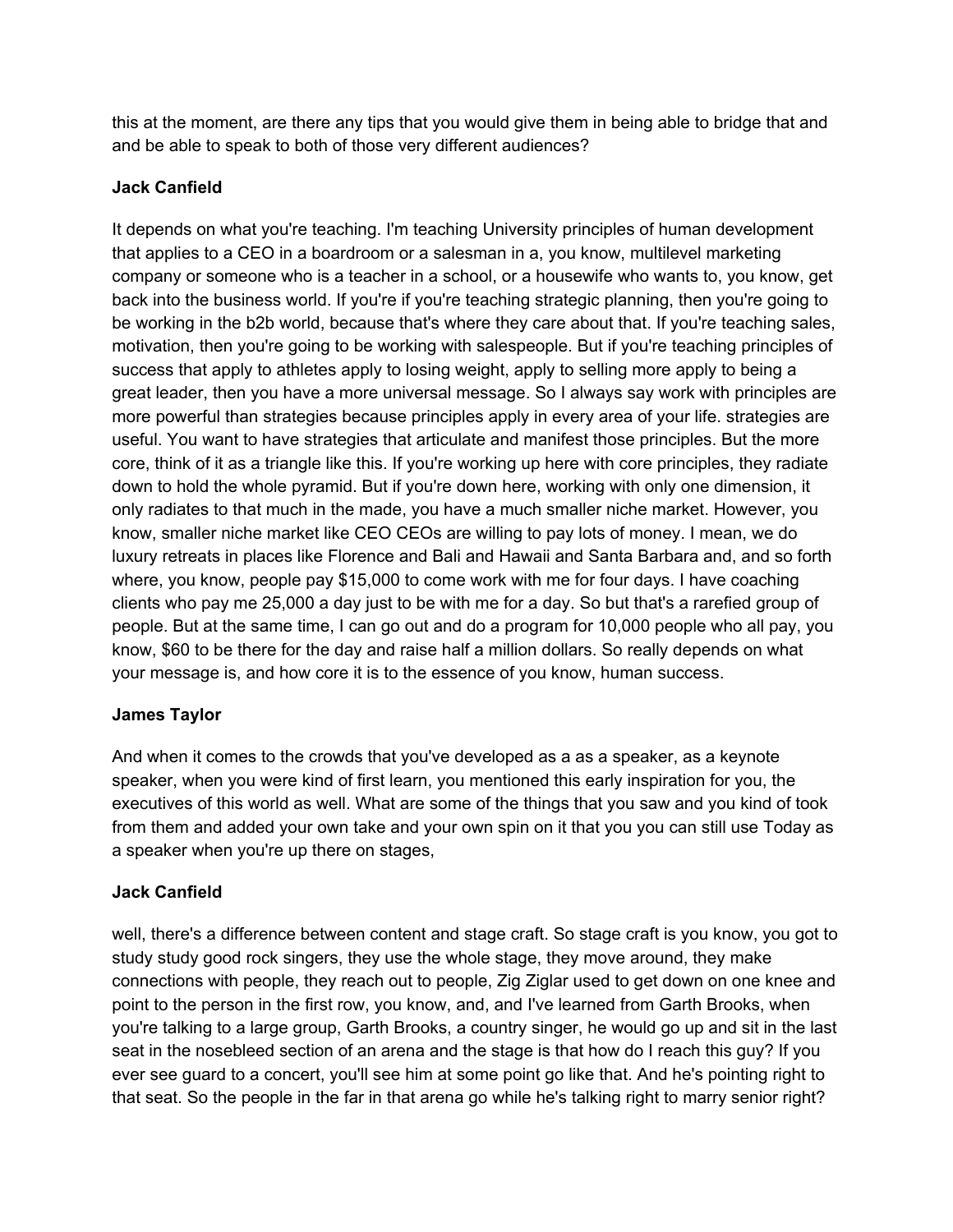To me. Humor is really critical if you want to be a great keynote speaker. Having really powerful, empathic, emotionally moving stories is really critical learning how to tell that story with detail, so that people can really get involved in knowing how to move that story into a point. So people remember the point of the story, otherwise you're just an entertainer, and I want To be an educator where I educate in entertained at the same time learning how as I mentioned, to integrate interactive process the simple thing and a lot of people have seen it just you know, what's one of the things that keeps us from being successful is we don't we're afraid to get out of our comfort zone. I have everyone go like this, fold your hands which thumbs on top. Great. Now move your thumb and move your finger. So the other times on top How's that feel uncomfortable? What is your body want to do wants to go back to that? Well, right there, ladies and gentlemen, is why most people never achieve their goals. They're not willing to be uncomfortable. Everything you want is outside your comfort zone. So when you can start to integrate those kind of little experiences all the way through breaking people into pairs for maybe a three minute exercise your back. So I do what I call a keynote experience, not just a keynote speech, and it's very, very profound and very effective.

### **James Taylor**

So you see the keynote experience as how would that how would we see that? How do we experienced that that being different from someone that just kind of comes up and and does their keynote delivers their keynote

#### **Jack Canfield**

well Come up and you can be very inspired, you know, by Tony Robbins, who's jumping all over the stage is very bombastic, or you know, any of the speakers are out there that have that style. But at the end, you go, Wow, that guy's amazing. What you really want the audience to do is walk away going, I'm amazing, meaning you the audience, not me, the speaker. And so for example, I'll get people into pairs, we'll talk about the power of the your, your mind, and you have to be positive, and you have to give up certain languaging of victimhood. And one of those words just can't. So we always say don't say can't anymore. Don't say try, well, that's nice. It goes in one year and comes out the other lands on your shoulder, a lot of people think is dandruff. I say it's information that leaked out of your head from the speech you heard two days ago because it never really velcroed in there. The truth is, though, I get people and I haven't gotten into pairs, and I say go back and forth starting sentences with the words I can't. Things you can't do. I can't find time to answer my mail. I can't find time to exercise. I can't get up the courage to ask my boss for a raise. Then after they do that for a minute going back and forth like that, I'll say now what I want you to do is to say to us senses saying I won't, I won't find time to exercise, I won't take time to, you know, do my emails, I won't spend time with my grandchildren, whatever it is. And then I say, did you notice a difference? And they say, yeah, and the second time I felt more true, it felt real, it felt authentic, I felt more powerful. So now they have an experience of letting go of candy as opposed to just someone telling them they should. And so you know, people tell you, you should eat better stop smoking, exercise more. How many people actually do that? Not many. But if you go to the gym and you work out and you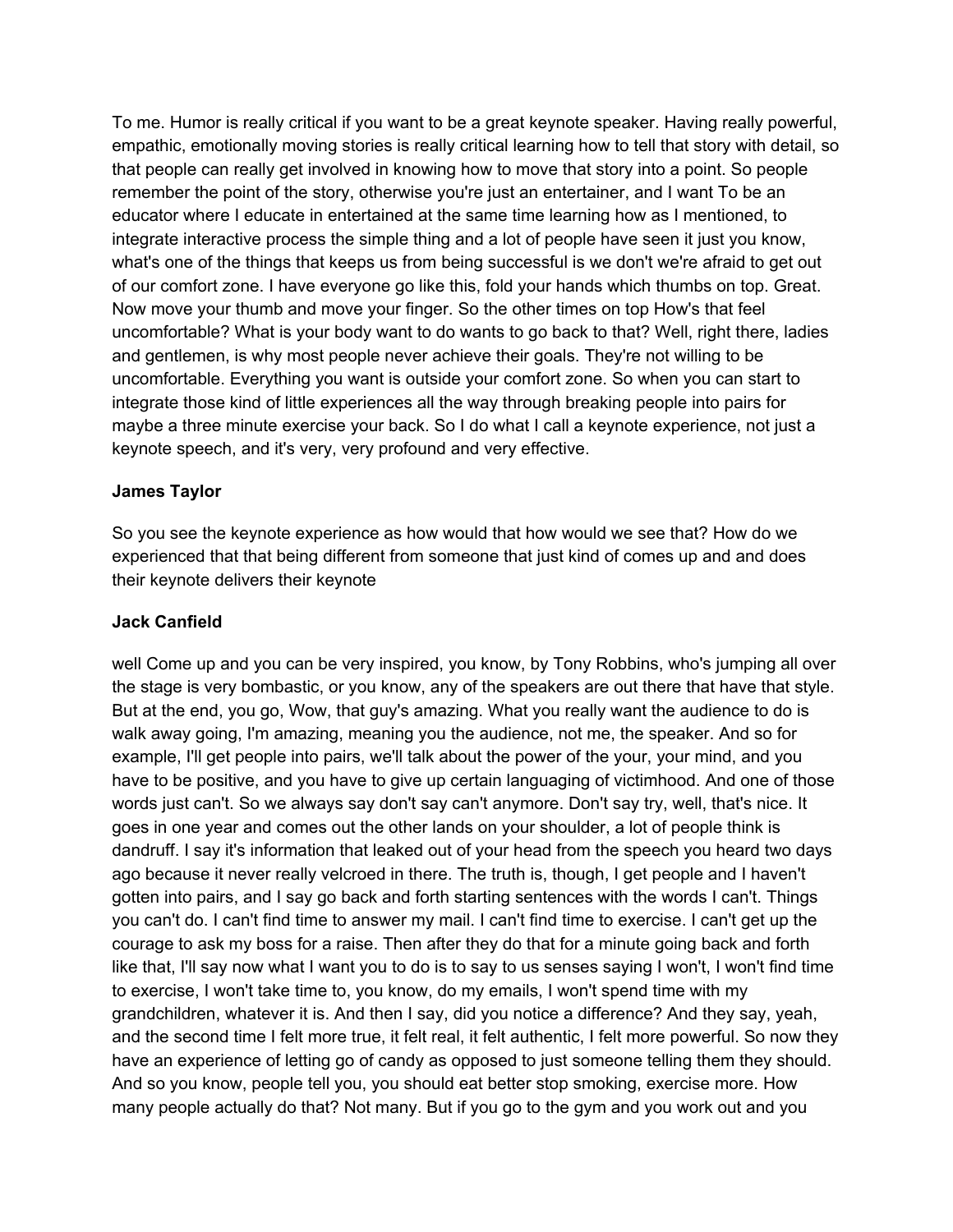experience the dynamic feeling you feel when you come out of that gym and you sleep better that night. Now, you know, it's better for you so we can provide those experiences in the audience like that little what I call mini exercises. And that's what we trained in our train the trainer program, is all the things we've just been talking about.

### **James Taylor**

So part of that train the trainer program as well I know is because you want to reach as many people globally as possible. You mentioned you know that those stats in terms of the new people that are going to be coming online for the first time, but new people are just gonna be born in over the next few years. Well, we're at a really amazing inflection point. And I'm wondering when you're speaking to all these different audiences in very different parts of the world? How do you ensure that you're that you're adapting to different kind of cultural plate, you know, considerations of those places? What are you trying to do in terms of knowing that when you land there, and you even before you get onto the stage, when you can override, that you're in the best possible shape in terms of understanding what the audience wants, what the event planner wants, and how to give the best possible, you know, talk itself?

### **Jack Canfield**

Well, three things. Number one, we do something called a PDQ. It's a pre programmed questionnaire, which we give to the program person who's hired me. And there's a series of questions about you know, what, what, why did you hire me? Well, you know, you've read my book, you've heard me speak. Is there a certain message you want me to deliver to your audience? What's the outcome you want people to have? Are there any things I should stay away from, like, Don't mention politics, don't mention religion. You know, half our staff was fired last year. So don't bring that up or do bring that up, you know, whatever. And then I have anywhere from a half hour to an hour long phone call with them in advance. When we talk about cultural norms. You have to be careful with cultural norms. Culture is just a set of agreements that people have. So, in the Middle East, you know, you don't hug women because they're Muslim, you're not supposed to let you mean you're not married to. At the same time, there are things like our people don't hug. Well, you know, I've been to places where they say don't hug and I get them hugging, or people don't laugh at jokes I get them laughing at jokes are people don't like to get involved in spirit in exercises. Well, if you're really creative, you can move people very slowly into exercises. In Russia, you tell a joke. You know, or you say something funny or you say let's do something, you say Raise your hands up like that, and they go like this. And I'll say well raise the other one up a little higher. Can that one go higher than that? How many of you have a broken arm, raise your hand. If your arms broken and you can't raise your arm, raise your arm really, you know, just play with people and people love to be played with and so It's a matter of like, respecting, but also not letting it constrict you because a lot of norms, you know, clitter rectum, ease of women in Africa, I don't think that's a great norm. And so we have to, like, you know, push against that, but with respect,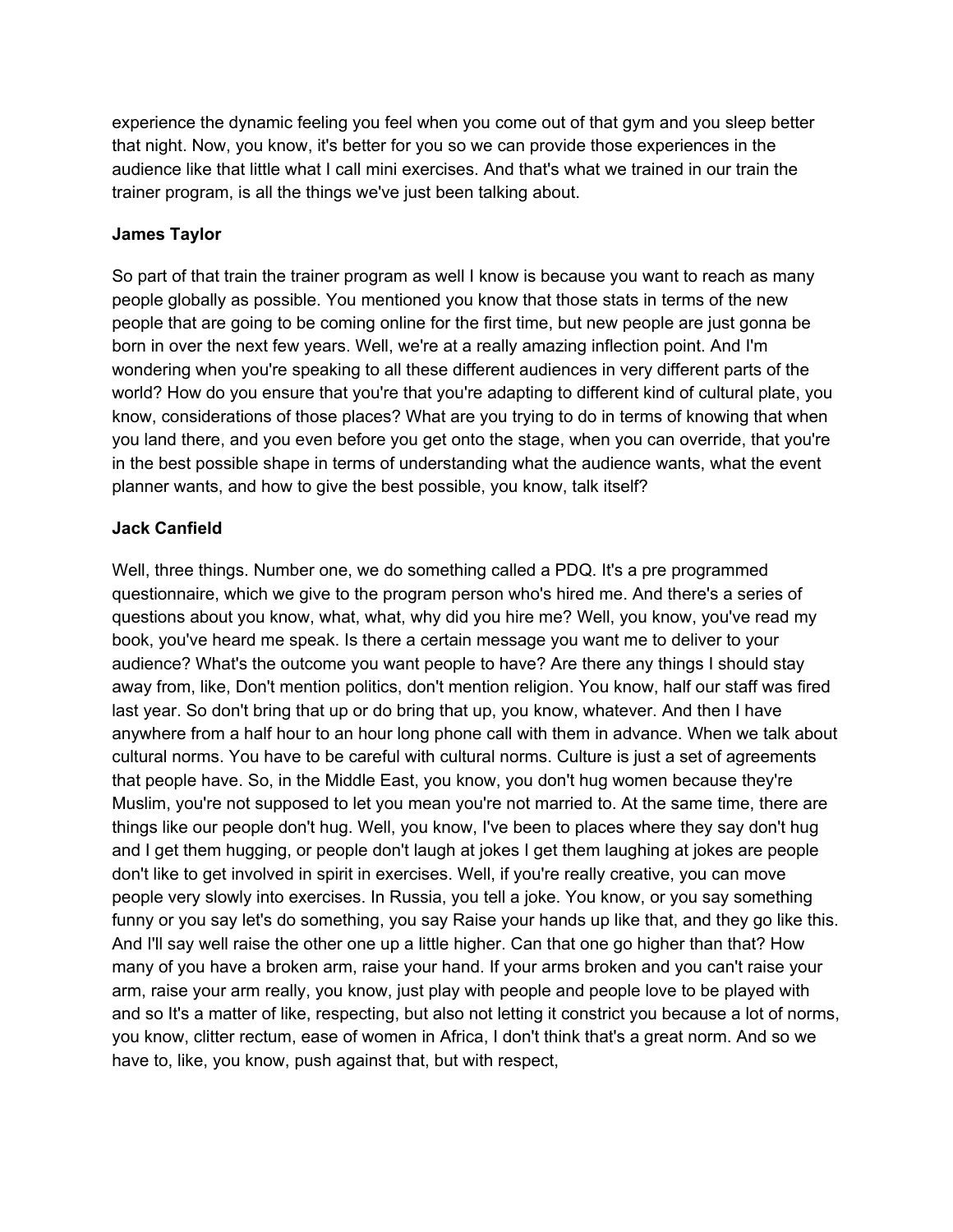### **James Taylor**

and you mentioned that third thing as well, she had the pre program questionnaire, you have the pre event phone calls, making sure everyone's on the same page, just checking to those things was the third thing was before you gotta say, what's the key thing that has to happen for you to feel that you're in the best place to deliver, you know, a great event?

### **Jack Canfield**

Well, number one, I don't drink the night before I speak. And number two, I try to get the really good night's sleep at least eight hours. I'm well prepared with my slides in advance. And I customize them for every talk I do. I meditate in the morning I eat really well I'm you know, I don't need a lot of negative food like sugar and white flour, stuff like that. And then I meditate right before I go on stage. I close my eyes. And I visualize the room filled with light taking all the negativity out of the room. I think Visualize getting a standing ovation I asked. I asked, I call God something called higher power source energy, whatever. I say, please help me only say and do that, which is for the highest good of all concerned, let me help people transform and reach their goals. And thank you for this opportunity to make a difference, you know, something like that the words will change, but so I'm ready to go. Yeah, I'm excited and pumped up and,

### **James Taylor**

and you're and you're off, you're off and away. And I'm interested as maybe talks about an occasion where you did all this. Everything was going, you kind of prepared you when the space but something happened, it just, you know, didn't end up like necessarily you'd hoped you'd intended. And more importantly, what are the lessons that you took from that experience?

## **Jack Canfield**

Well, one of the things I said my worst speaking experience was at a high school in Southern California, was a very wealthy neighborhood. The parents all drop their kids off. There was supposed to be a lot of teachers there there weren't. So it was kind of unsupervised thought. And children running around this big gymnasium. And the person that preceded me was a comedian radio announcer who got the kids all riled up. And then they said, Here's jack Canfield. My message that night was fairly serious. It was about drug drug, drug prevention, and self esteem. And so I had a hard time getting that group settled down what I learned from that. And I wouldn't have the same problem today is you have to start where they are, which was all pumped up and jumping up and down, and actually have them do it even more, so that you're getting them to go the direction you want to go. And then slowly begin to move them into activities that are a little more salt, you know, a little more peaceful, a little more peaceful little appeal, but it's kind of like kind of Aikido which is a Japanese martial art. If I swing at you, in karate, we block that swing. in Aikido, we take that swing and simply redirect it, but it was don't block it. We blend with it and redirect it. And so what happens is I didn't understand at that point, my crush younger I was in my 30s that I needed to take that energy instead of saying Calm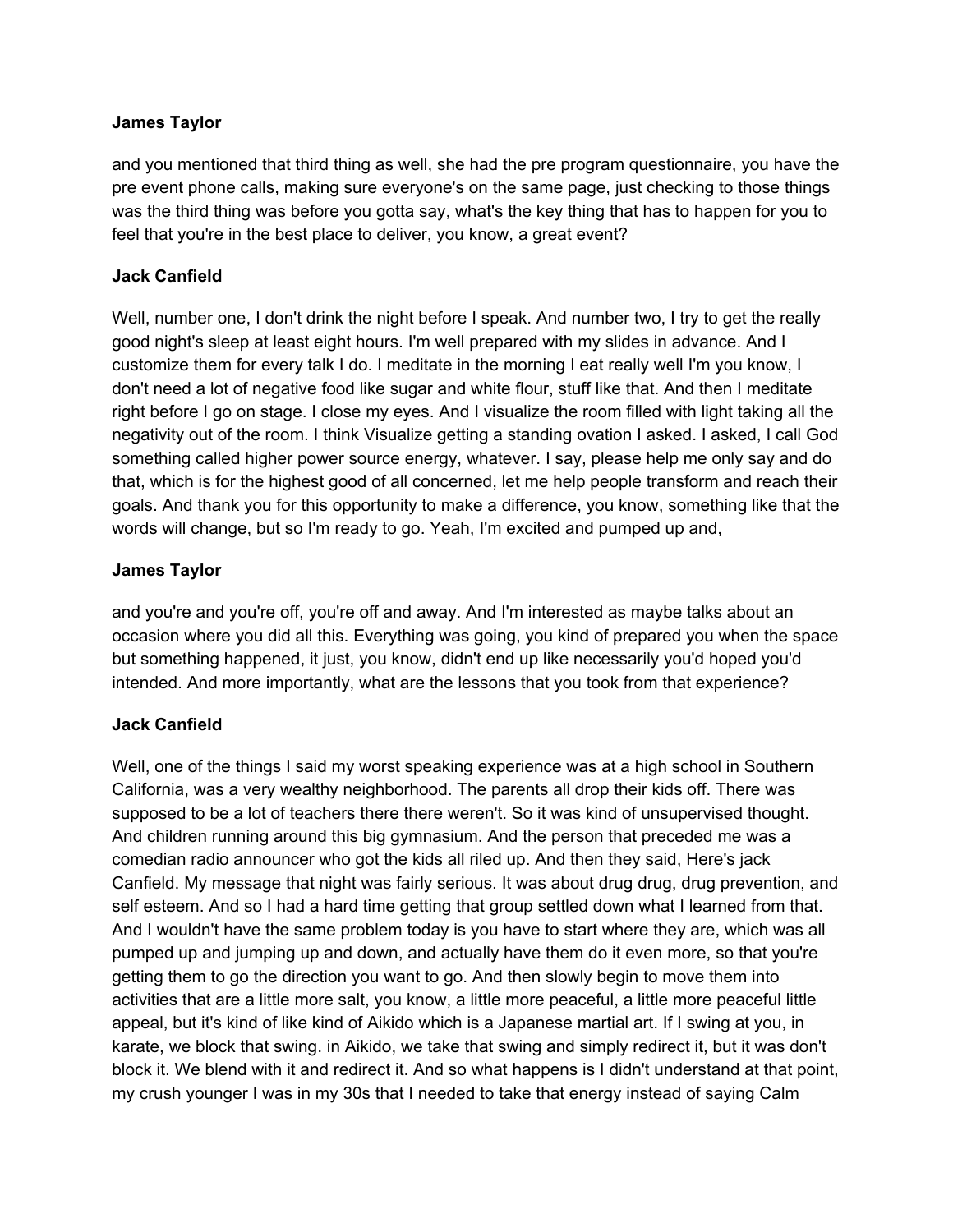down, calm down, say, okay, really excited to be here. Let's all stand up on the kind of three, let's say yay Crimson or whatever. They're cool, cool, color wise, and then slowly move them in a direction where now I'm leading them, as opposed to opposing them.

### **James Taylor**

So yeah, you say you you can using that energy that's in the room and kind of taking it and diverting and putting it back in a positive place. Can you just talk about in this amazing journey you've had as an author, as a trainer as a speaker, maybe a seminal moment or an aha lightbulb moment in your life when you went, Oh, okay. This is the direction I want to be going with my work. This is this is a maybe a new distinction that you made for yourself. That was really critical.

### **Jack Canfield**

I think that when I started putting experiences into the, into the, into the seminars and into the speaking and into the world, I really noticed that people once they had an experience, they were much more likely to do what I asked them to do and it was a feedback. I would get later the valuations are much more powerful, much more profound. The other thing was humor. I was pretty serious when I started. And I had a friend who used a lot of overheads that were cartoons. So I started doing that. I mean, I learned how to tell jokes. I didn't know how to do that very well them. I think you need to have a lot of humor throughout your, your talk. So I have a lot of cartoons on my overheads, my slides now that that really work that that as I lead into a new topic, I might have three or four cartoons. Like I have this guy and I totally ridiculous plaid suit with like five different colors of plaid on and the guy at the desk is saying, we're looking for a really aggressive intonation salesperson like the for instance to when it sold you that suit. And everybody laughs You know, because it's funny. And that leads into a section on asking for what you want, and how to be a better asker or as those cards cartoon of a woman who says I'm going to order the broads And let's chicken breast but I want you to bring me lasagna and garlic bread by mistake, you know. And so, again, people laugh and then they're ready to let something new come in and Velcro into the system. So he's a lot of humor. And I've developed a lot of like little skits and things I do. And when I first did that, and saw the audience laughing and just being more, getting better evaluations, I really realized that was critical. We, we say at the National Speakers Association, you don't have to use humor in your talks, unless you'd really like to get paid well

## **James Taylor**

as a great line as well. Um, you mentioned earlier that the train the trainer program, this is this is your way to be able to really kind of somebody I suppose it sounds to me is Part Part legacy ball. So just ensuring that everything you've learned in this this life, you're able to kind of pass on to next generations in the next generations, as well. So can you talk a little bit about the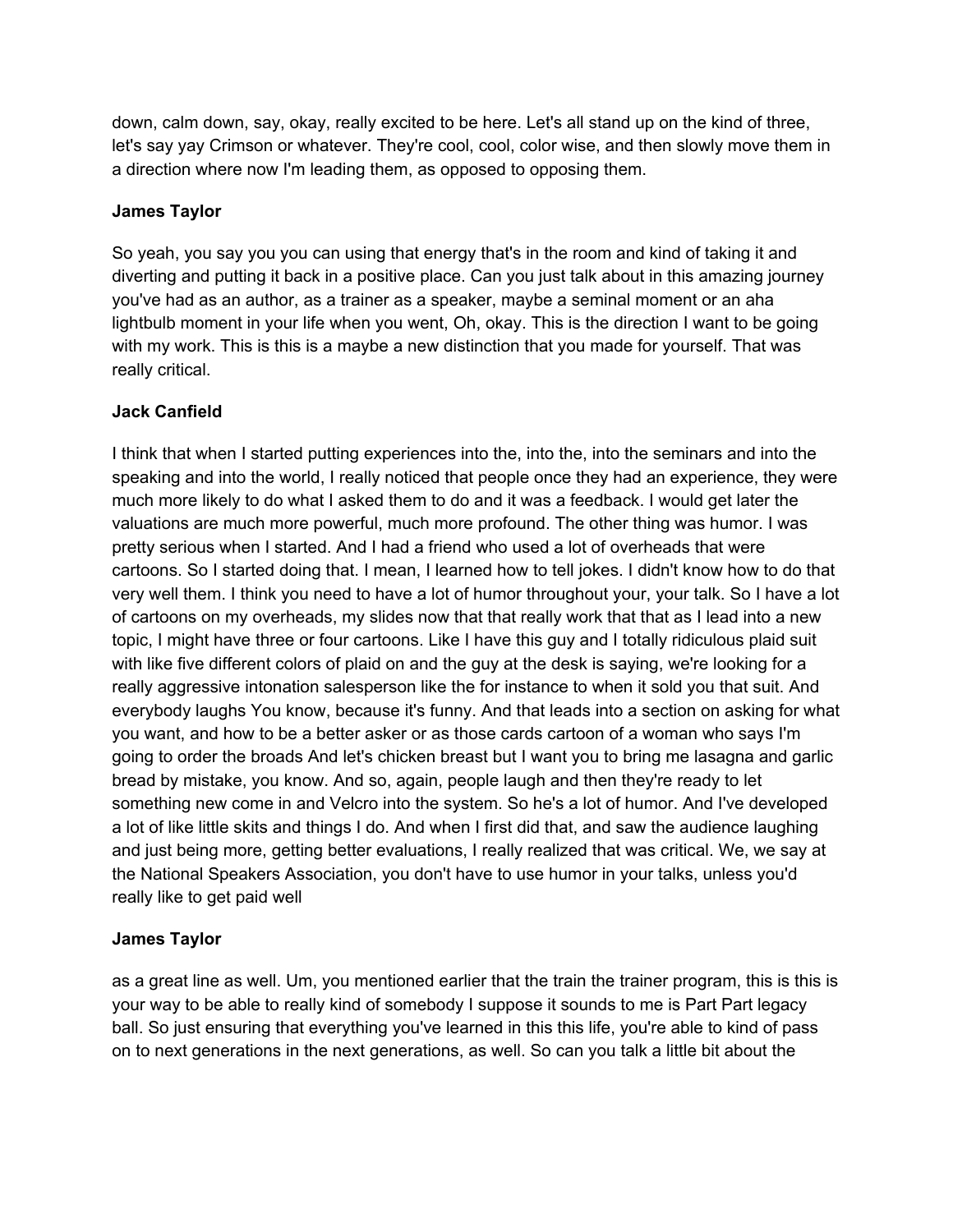trainer trainer program, how At work, who's who's the right kind of individual that would be good to come on on a program like this?

## **Jack Canfield**

Well, it's, it's amazing for people that are new speakers, people that are coaches that want to expand out of their coaching practice into speaking, speaking as a great lead gen for for coaching, because you're getting a lot of people out there. And then you can say, oh, by the way, I do coaching. It's a great program for anyone that's currently speaking, because it's going to give them a lot more powerful tools, both in terms of how they speak, how they tell stories, how they relate those stories to their their important topic points. It'll give them an understanding of a model of how to move people from where they are to where they want to be very powerfully. And also, it'll teach people I don't know the number, but I'm going to say in the 50s or 60s, have actually discrete exercises that you can integrate into your work that help people have the aha moment that allow you to put on really powerful trainings and in a one, two or three day training, everyone's prepared to do that level of training when they leave. Whether you can be a teacher, if you're a manager of a company, if you're someone that's managing a downline and a multi level marketing company, instead of just motivating people, you can actually transform them. Motivation is like a shower Zig Ziglar used to say this motivation is like a shower. You know, you have showers were off, you know, you go two or three days on a shower, your wife or somebody saying you need a shower. But once you're once you're transformed, then you don't need the you don't need motivation anymore, because your transformer inspired from the inside out. I was on a TV show once with Deepak Chopra. And the host said, Do you find jack Canfield books motivational? And he goes, No, I do not find them motivational and I thought, Oh my God, he's gonna diss me on national television. And he said on the contrary, I find them inspirational. And he said, when you're motivated, you need someone to keep doing it to you. It's like a light that goes out every night that needs to be released in the morning when you're inspired. From inside, then that light is always shining. You don't need external motivation anymore. No one needs to motivate Tony Robbins. No one needs to motivate me. No one needs to motivate Brian Tracy, or Lisa Nichols. And we go down that list. The Dalai Lama does not need a motivational speaker, because they're inspired by the essence of who they are. They cannot teach what they have to teach.

## **James Taylor**

So you teach you cover this within the train the trainer program, just all those skills, all the strategies as well. You have many things you have kind of two parts to that the program, you have the there's an online version, and then there's the live version as well. And so both of them I think it's like a 10 month program is a very it's quite an intensive program, then.

## **Jack Canfield**

Yeah, the the online program can be done at your own pace. Some people finish it in a couple of months. Some people take a year to do it, because it's all available 24 seven for the rest of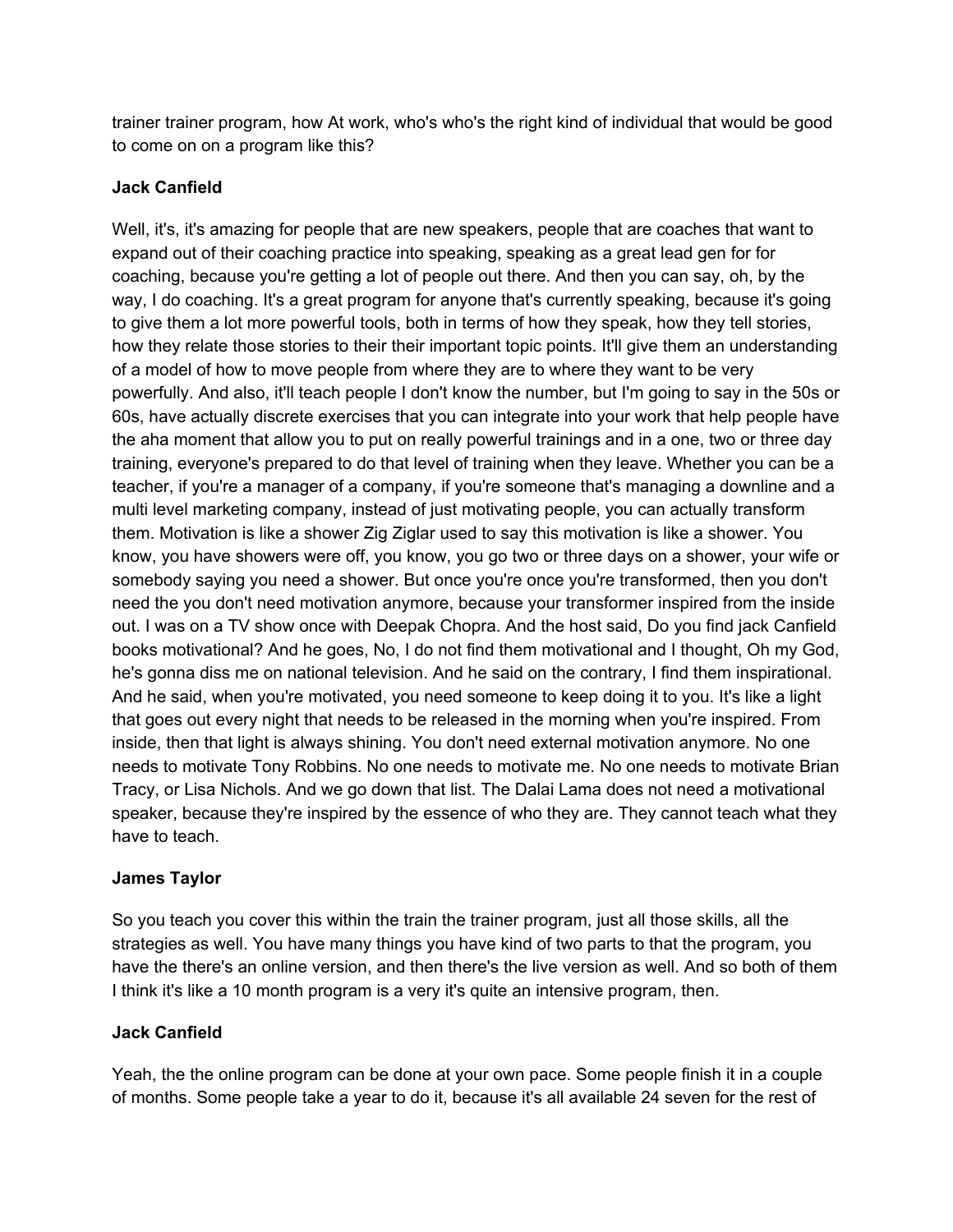your life. You can look at the videos. If you're about to do an exercise. You get a script for the exercise, you get PowerPoint or keynote slides either one, we have both of them in there. And you have the demo of me teaching it so you can see again how it's done. And that's forever. And so then then you then there's a test and you have to submit a video of you teaching. The live program includes the online video program, plus two weeks of live training, where in the morning, on the first week, I am teaching these exercises in a much more powerful way, because you're experiencing it, not just watching it. And secondly, in the afternoon, then you practice those in small groups and then come back and I'll have two or three to come on stage. And also practice in front of the whole group. So you're you're practicing with feedback from me and my senior trainers. And then on the second week, the whole week is basically some more instruction, teaching people how to process people who are stuck, people who are having emotional breakthroughs or breakdowns. People we teach EFT tapping, which is really a critical breakthrough process for people to let go of fears and limiting beliefs and then in the afternoon, Again, we have people presenting in small groups and getting feedback. So it's just really powerful one on one feedback so that you're and when you get the feedback, you actually re practice it immediately incorporating that feedback because the research shows the best way for any learning is to incorporate the feedback immediately when you learn it so that it logs in to the system

### **James Taylor**

but we're gonna have we're gonna have a link here as well so for people that want they're interested in coming on the program is live online as well. It looks it looks amazing, and I was chatting to one of your team members before about it, it looks incredible and I think I actually have we have one of your your Martin lash Skolnick, who I believe has been through some of your programs as well who just kind of singing the praises of this as well. Let's start gonna finish and finish up here. I'm interested I'm asking this question of all our speakers. What is in your speaker bag what is in that bag that you take with you to all your your speaking engagements or seminars or keynotes that bag that you never leave home without?

## **Jack Canfield**

Well, first of all by computer and I got it I also have my presentation on a memory stick. So if my computer screws up, I've got all the connections I would need to connect into anything dongles because I use apple. I've got you know, what is an HDMI or a you know, it doesn't really matter. I'm ready to go. I've got my own clicker with a backup clicker. I have backup batteries, which I put on the stage. I have my stopwatch as well as my iPhone for timing things. I have lozenges for if I should get a coffee or my throat goes out. I have little tiny Listerine sticks from my, what do you call it breath. I have a toothbrush. I have a calm I have an extra set of underwear and socks. In case my luggage doesn't get there. I can work clean underwear. I have a book that I want to read. I usually have a copy of my own book that I can hold up and give away as a prize. I always have enough money in the local currency. So when I get there, I can tip people and so forth. I have my passport. I have my driver's license. I have a Xerox of my passport, my driver's license in case that get stolen. What else do I have in there? I have an expense envelope so I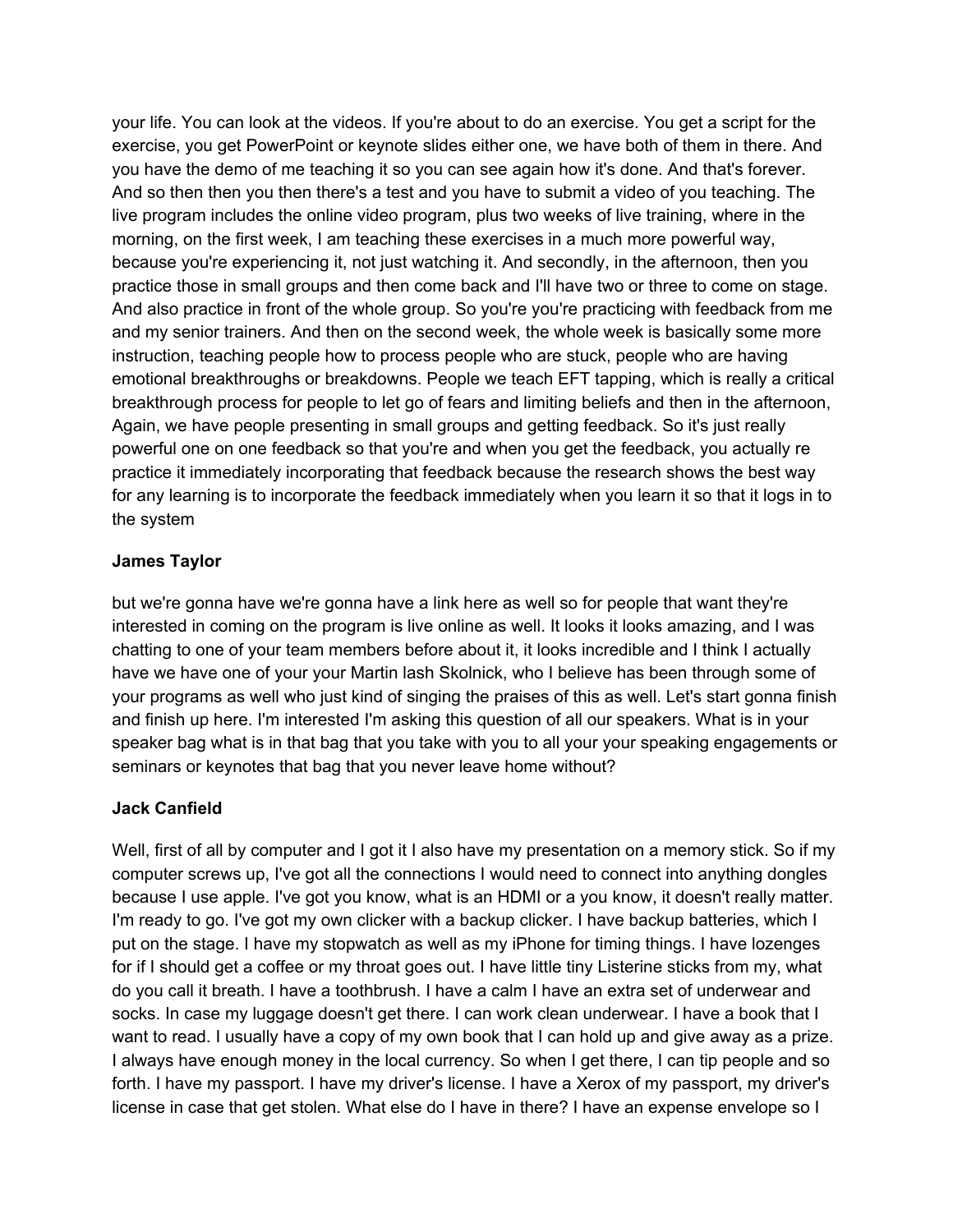can record my expenses I have a pad of paper I have an iPad as well as my computer and then you went you went you mentioned one of the things in there is is a book so if someone is watching or listening to this just now will be the one recommendation for a book and and you can't recommend it on your own books cuz we're gonna have links there as well but won't be that recommendation of a book that you you may be found really powerful yourself or you just think maybe should more people should read. Well thinking Grow Rich by Napoleon Hill for sure. The one thing by Gary Keller so wonderful book about if you could just change one thing in your business your life, what would it be that would change everything. The compound effect by Darren Hardy, the idea that if you just change what if you just add a little bit of something to your day every day, there was if you did 20 extra push ups every day, at the end of the year you have done 6000 push ups, the end of 10 years you've done 60,000 push ups if you are basically Player just hit 20 extra bats, you know, in the batting cage, at the end of the year, you would have hit 6000 extra hits, which would increase your batting average. So just little things like I like, I like books that don't try to teach you 59 things at once, but teach you a couple of key points that if you apply them over the next month, radically change your life. So those are a couple examples of things. If you want to go deep, there's a book called The genie in your genes. To forget forgetting the author, right, I'll Dawson church. That's a really good deep book about how our DNA works and how our memory works and how our whole belief systems work. He teaches EFT Emotional Freedom Technique. He's a brilliant, brilliant guy.

#### **James Taylor**

We're gonna have all these links here as well. Final question for you, jack. Let's imagine you woke up tomorrow morning and you had to start from scratch. So you have all the skills that you've acquired over the years. But you know, no one, no one knows you. You have to restart. What would you do? How would you restart?

#### **Jack Canfield**

I would do two things. Number one, I'd write a Book immediately because you have to have a book as a credential. You know, if you want to be an international speaker, you got to have a book people will never know you exist. Number two, I would do free seminars for as many corporations and organizations as possible, and gather testimonials and endorsement letters, and also referrals. So that people would know I exist. And you know that that's the thing. I think a lot of speakers don't realize my career started by doing a lot of either free or 25 or hundred dollar speeches. Now I get \$60,000 when I go overseas 35 in the US and Canada. And the reality is people don't know about you unless they can see you. I would also videotape all that. I would put that on the internet so people could see me doing what I do. And I could refer people there. I would instantly build a very vibrant website. And I would start doing video blogs. One of my students mikkola latunski from the Ukraine went from having 60 people in his seminars to 1000 people into seminars, simply by putting out a three minute video blog. Every Day, wherever he is, today, I'm standing here and I'm doing this and you ought to do this. And by the way, I'll be in Kiev, doing a workshop on this day, let your friends know. And he did that every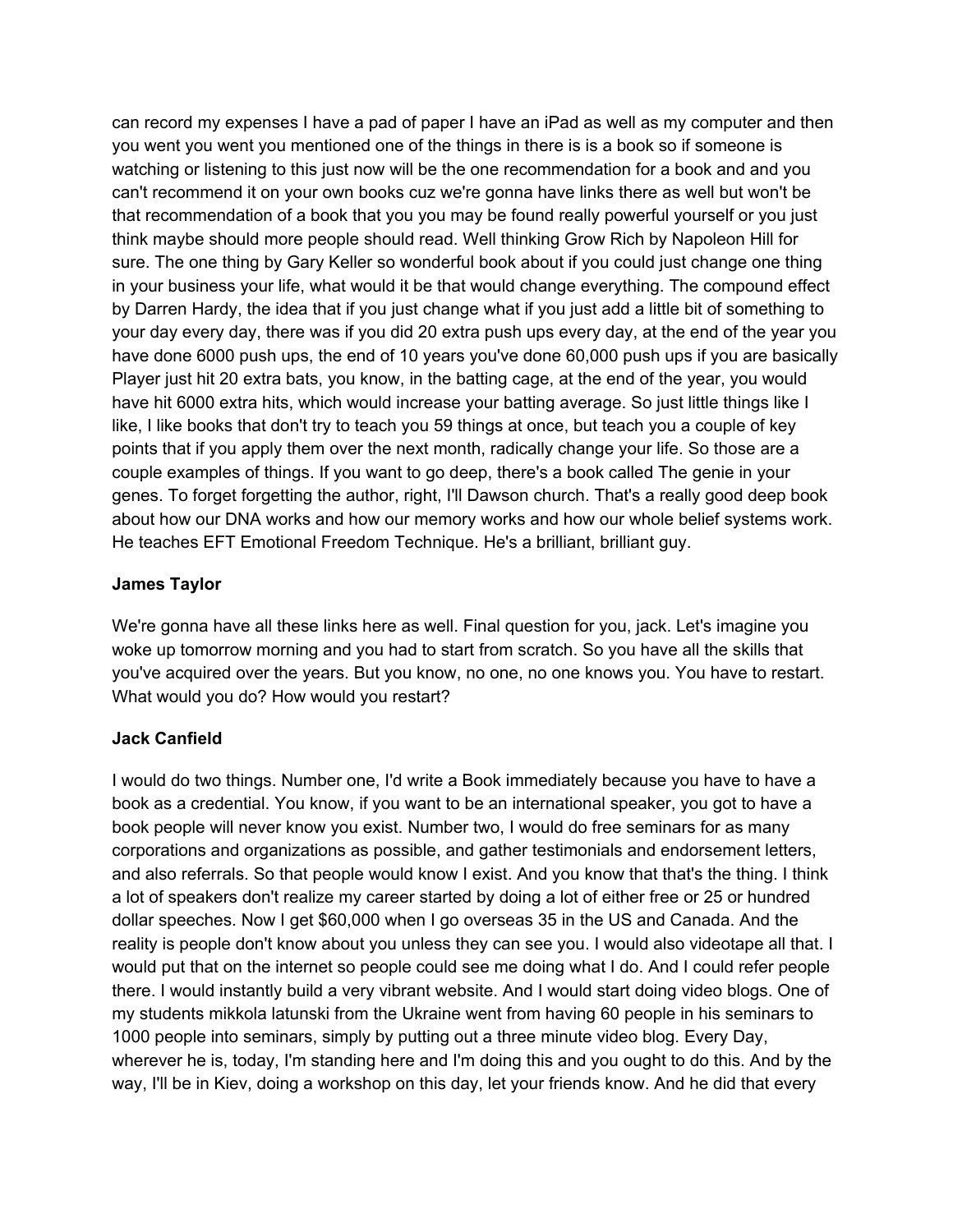single day for the last, I don't know, five years. And now he's the number one Russian speaking speaker in the world. Amazing.

### **James Taylor**

Just as you before we finished it, I'm going to have all the links to the training training programs people can get on there. I did notice one goal that you haven't accomplished yet on that list. 101. And it was to, I think, was learned to play six song or six or 12 songs on guitar. So do you have any any plans on getting that said, and I speak here as a, as a fellow musician Originally, we run we run music retreats all around the world. And I'm wondering, do you have that? Is that one of your goals for 2017 that you plan on working on?

### **Jack Canfield**

Yes, in fact, I have three guitars in my office. You can see over there at the moment and a bunch of song books from a guy named James Taylor.

### **James Taylor**

My name I'm going to be seeing and next month actually

### **Jack Canfield**

very good though. I saw him in live concert. Last year, it was amazing. But yeah, I am learning songs. I'm mostly learning some children's songs. I have a four year old grandson. So I'm learning to entertain him. But I also I used to I used guitar to backup some chants I would do in my trainings that I learned from when I was in a yoga class that help people meditate more deeply. But basically now I want to learn songs. I can be more entertaining. Yes, I do have that on my goal. Absolutely.

#### **James Taylor**

Well, jack, thank you so much for coming on the summer. It's been an absolute pleasure speaking to you huge fan of your work and I think what you're doing with the train the trainer, and training that that next million, I think is incredible, incredible stuff. So thank you so much for coming on. My pleasure,

#### **Jack Canfield**

James. Thanks for inviting me.

## **James Taylor**

Today's episode was sponsored by speakers you the online community for speakers and if you're serious about your speaking career then you can join us because you membership program. I'll speak as you members receive private one on one coaching with me hundreds of